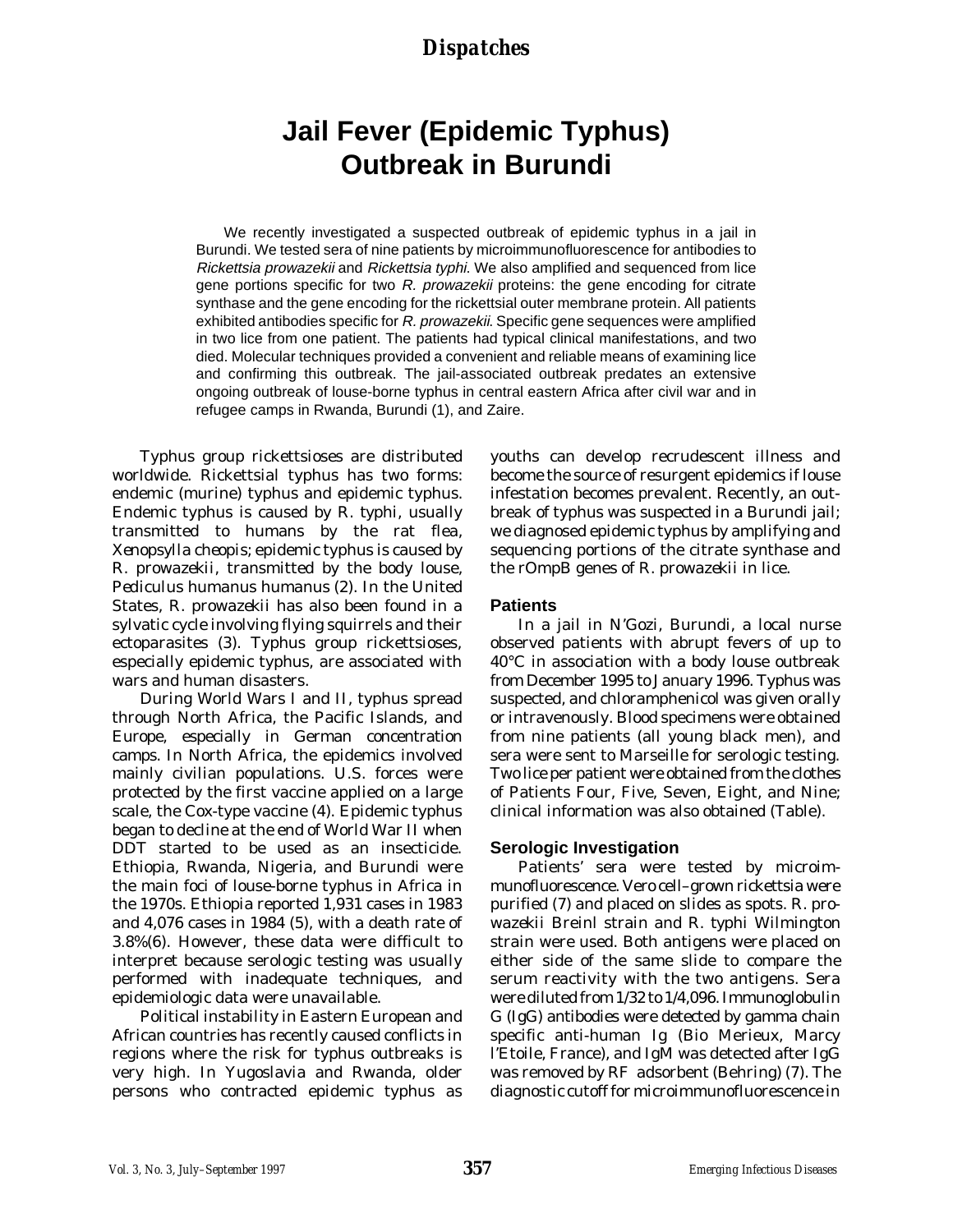Table. Clinical and serologic data (by microimmunofluorescence) for nine patients with louse-borne typhus

| i apie. Cimical and serologic data (by microimmunofluorescence) for nine patients with louse-borne typnus |                          |              |              |         |              |              |       |                        |
|-----------------------------------------------------------------------------------------------------------|--------------------------|--------------|--------------|---------|--------------|--------------|-------|------------------------|
| One                                                                                                       | Two                      | <b>Three</b> | Four         | Five    | <b>Six</b>   | Seven        | Eight | Nine                   |
| 28                                                                                                        | 21                       | 33           | 20           | 27      | 25           | 28           | 50    | 27                     |
| 1/25/96                                                                                                   | 1/26/96                  | 1/6/96       | 1/19/96      | 1/20/96 | 1/19/96      |              |       | 1/20/96                |
| 40                                                                                                        | 39.7                     | 40           | 39.5         | 40      | 39.5         | 39.7         | 39    | 40                     |
| no                                                                                                        | n0                       | yes          | yes          | yes     | yes          | yes          | yes   | yes                    |
|                                                                                                           |                          | yes          | no           | yes     | yes          | yes          | yes   | yes                    |
| ۰                                                                                                         | $\overline{\phantom{a}}$ | $\mathbf{n}$ | yes          | n0      | $\mathbf{n}$ | $\mathbf{n}$ | n0    | n0                     |
|                                                                                                           |                          | yes          | n0           | n0      | n0           | yes          | yes   | no                     |
| yes                                                                                                       | no                       | yes          | n0           | n0      | $\mathbf{n}$ | n0           | n0    | $\mathbf{n}\mathbf{o}$ |
| $\mathbf{n}$                                                                                              |                          | yes          | -            |         | -            | ۰            |       | ۰                      |
| yes                                                                                                       | n0                       | no           | yes          | yes     | yes          | yes          | n0    | $\mathbf{n}$           |
| yes                                                                                                       |                          |              | yes          | yes     | n0           | no           |       |                        |
| yes                                                                                                       |                          |              | n0           | no      | yes          | yes          |       |                        |
| yes                                                                                                       | n0                       | yes          | yes          | no      | yes          | yes          | n0    | n0                     |
| no                                                                                                        | yes                      | yes          | n0           | no      | n0           | yes          | n0    | no                     |
| yes                                                                                                       | n0                       | no           | n0           | yes     | n0           | yes          | n0    | yes                    |
| no                                                                                                        | no                       | n0           | $\mathbf{n}$ | no      | no           | yes          | no    | yes                    |
| 256                                                                                                       | 1024                     | 2048         | 256          | 256     | 512          | 4096         | 1024  | 256                    |
| 256                                                                                                       | 512                      | 512          | 256          | 512     | 512          | 256          | 1024  | 512                    |
| 64                                                                                                        | 512                      | 128          | 256          | 64      | $\mathbf{0}$ | 1024         | 1024  | 64                     |
| 256                                                                                                       | 512                      | 512          | 256          | 512     | 512          | 256          | 1024  | 512                    |
|                                                                                                           |                          |              |              |         |              |              |       | 12/16/95 1/13/96       |

diagnosing rickettsiosis is 1/128 for IgG and 1/64 for IgM (7,8). All nine patients were positive for both antigens; however, titers were identical for both antigens in Patients Four and Eight. In the other patients, antibodies were higher for *R. prowazekii* than for *R. typhi* by one-to-five dilution for IgG. IgM antibodies were at the same level against both antigens in all patients (Table).

### **Polymerase Chain Reaction (PCR) Detection in Lice**

Lice were sent to Marseille and arrived dry; they were crushed, and DNA suitable for use as a template in PCR was extracted using QIAGEN columns (QIAamp Tissue Kit, QIAGEN, Hilden, Germany). Citrate synthase PCR amplification incorporated primers 120- M59 (CCGCAGGGTTGGTAACTGC) (9) and 120- 508 (CCAAGTGATAAGAGGAGCTT) selected from the *R. prowazekii omp*B sequence (10). The citrate synthase amplicons were subjected to restriction fragment length polymorphism analysis using the enzyme *AluI* and were identical to that previously described for *R. prowazekii* (11). Sequence determinations were performed by using an automated laser fluorescent DNA sequencer as previously described (12). The citrate synthase and rOmpB sequences obtained from the lice had 100% homology with that of *R. prowazekii* strain Breinl. Of the 10 tested, two lice from the same patient (four) were positive.

### **Cause, Symptoms, and Diagnosis**

Social conditions are critical factors influencing the reemergence of disease. Louse infestation occurs when cold weather, poor hygiene, and poverty are prevalent; these conditions have been present in refugee camps in Rwanda and Zaire recently (13,14). Louse infestation has also been found in several eastern European countries and in homeless persons in western Europe (15).

Epidemic typhus was suspected in a refugee camp in Goma, Zaire, in 1994, but the outbreak was unconfirmed (14). Typhus is usually exanthematic, and a careful clinical examination will find a rash in more than half of the cases. In the present series, clinical data were recorded retrospectively mainly on the basis of a nurse's report and are probably incomplete (Table). In an outbreak, looking for exanthema is critical for typhus suspicion. The typhus exanthema is frequently purpuric and is observed even on dark skin in 33% of cases (6). The other typical symptoms are neurologic signs including seizures, coma, and mental confusion, which gave the disease its name (ORIG: from the Greek word "typhos," which means smoke, cloud, stupor arising from fever). Neurologic involvement was noted in seven of the nine cases: symptoms included coma, seizures, mental confusion, and delirium. Rash was described in only two patients (Figure); splenomegaly in three patients; cough in three patients; dyspnea in three patients; and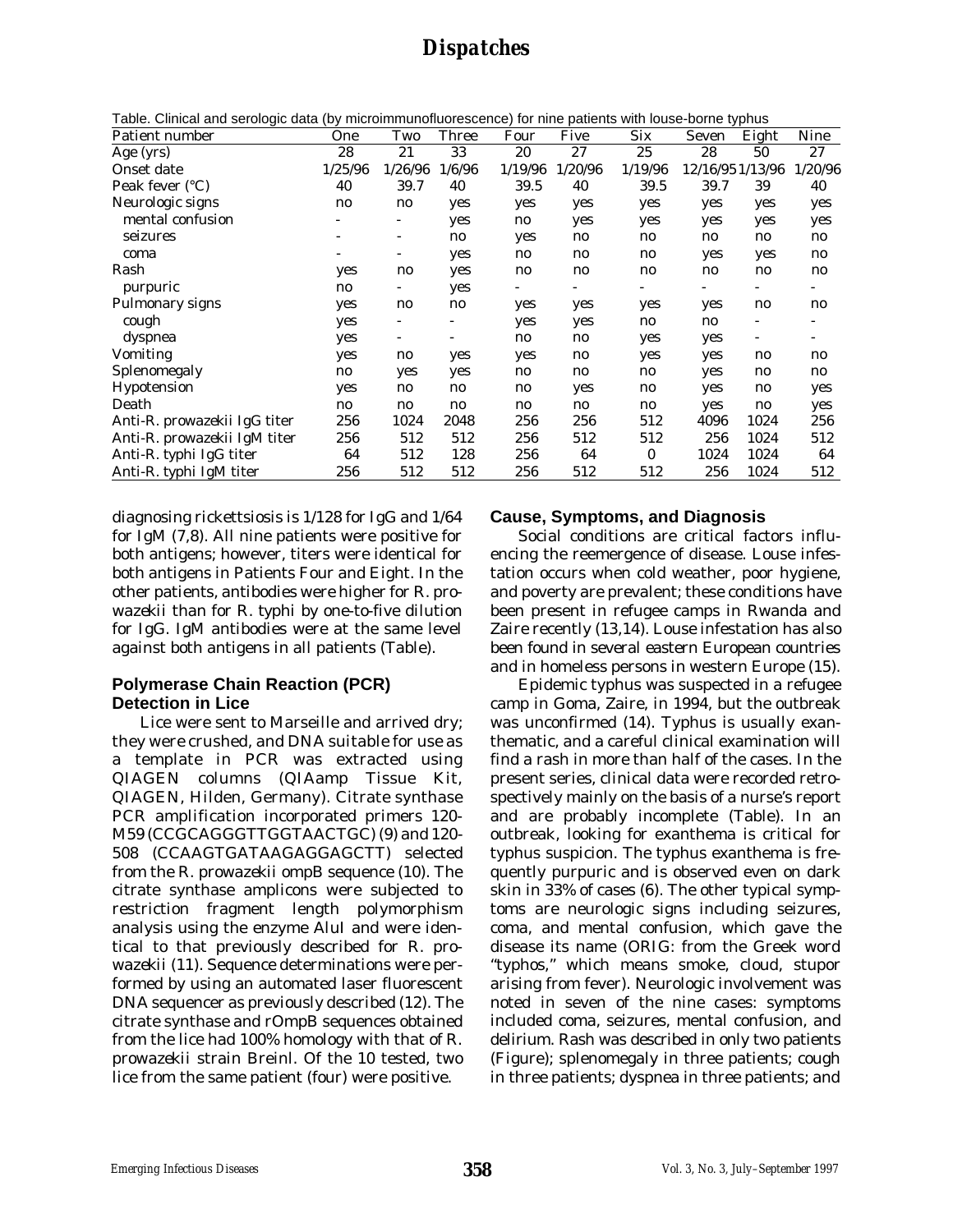hypotension in four patients. Two patients died. The other patients recovered rapidly after receiving chloramphenicol. The prevalence of pulmonary symptoms is high in general as noticed here.

In situations like those observed in this jail, one can suspect either murine or epidemic typhus. Murine typhus is less severe. However, in poor hygienic conditions, rats are prevalent, and the risk exists for both diseases. Consequently,



Figure. Rash in a man with epidemic typhus in Burundi.

in such situations it is critical to discriminate between *R. prowazekii* and *R. typhi* infections because they do not have the same epidemic potential. Diagnosis is usually provided by microimmunofluorescence; in some cases antibody levels are sufficient to differentiate between the two diseases. IgG titers are usually different, but IgM titers are not. When, as in Patients Four and Eight, antibodies are at the same level, crossadsorption, a tedious and expensive procedure requiring large amounts of antigens and serum (not available in our study [16]), can differentiate between the two diseases. The use of arthropod vectors for gene amplification and disease recognition has been reported (17). In a case of laboratory-acquired human typhus, diagnosis was confirmed by PCR (18). However, in the present work, we report for the first time the use of the louse in diagnosing epidemic typhus in the field.

The confirmation of a typhus outbreak in Burundi is of concern, given the relative political instability in this area of the world. A preliminary report from the World Health Organization discusses a current large outbreak in Burundi with an estimated 24,000 cases (1). It is uncertain if the outbreak we observed is related to the current epidemic, but our present work confirms continuing cycles of louse-borne typhus in Burundi. Delousing (14) is critical to typhus prevention. The treatment for typhus is simple and inexpensive: a single dose of 200 mg of doxycycline provides cure (19).

We stress the major risk for exanthematic typhus in central eastern Africa including Burundi, Zaire, and Rwanda and the importance of sending lice to reference laboratories to identify the pathogens when a typhus outbreak is observed. Molecular identification by PCR and sequencing offers a rapid, sensitive, and specific identification method for *Rickettsia,* even when epidemiologic investigations are undertaken.

**D. Raoult,\* V. Roux,\* J.B. Ndihokubwayo,† G. Bise,‡ D. Baudon,§ G. Martet,§ and R. Birtles\*** \*Université de la Méditerranée, Faculté de Médecine, Marseille, France; †CHU de Bujumbura, Laboratoire de Biologie Médicale, République du Burundi; ‡World Health Organization, CICR; Geneva, Switzerland; §Institut de Médecine Tropicale, Service de Santé des Armées, Marseille, France

### **References**

- 1. World Health Organization. A large outbreak of epidemic louse-borne typhus in Burundi. Wkly Epidemiol Rec 1997;21:152-3.
- 2. Azad AF. Relationship of vector biology and epidemiology of louse- and flea-borne rickettsioses. In: Walker DH, editor. Biology of rickettsial diseases. Boca Raton (FL): CRC Press; 1991. p. 51-61.
- 3. McDade JE. Evidence of *Rickettsia prowazekii* infections in the United States. Am J Trop Med Hyg 1980;29:277-83.
- 4. Woodward TE. Rickettsial vaccines with emphasis on epidemic typhus. Initial report of an old vaccine trial. S Afr Med J 1986; Suppl:73-6.